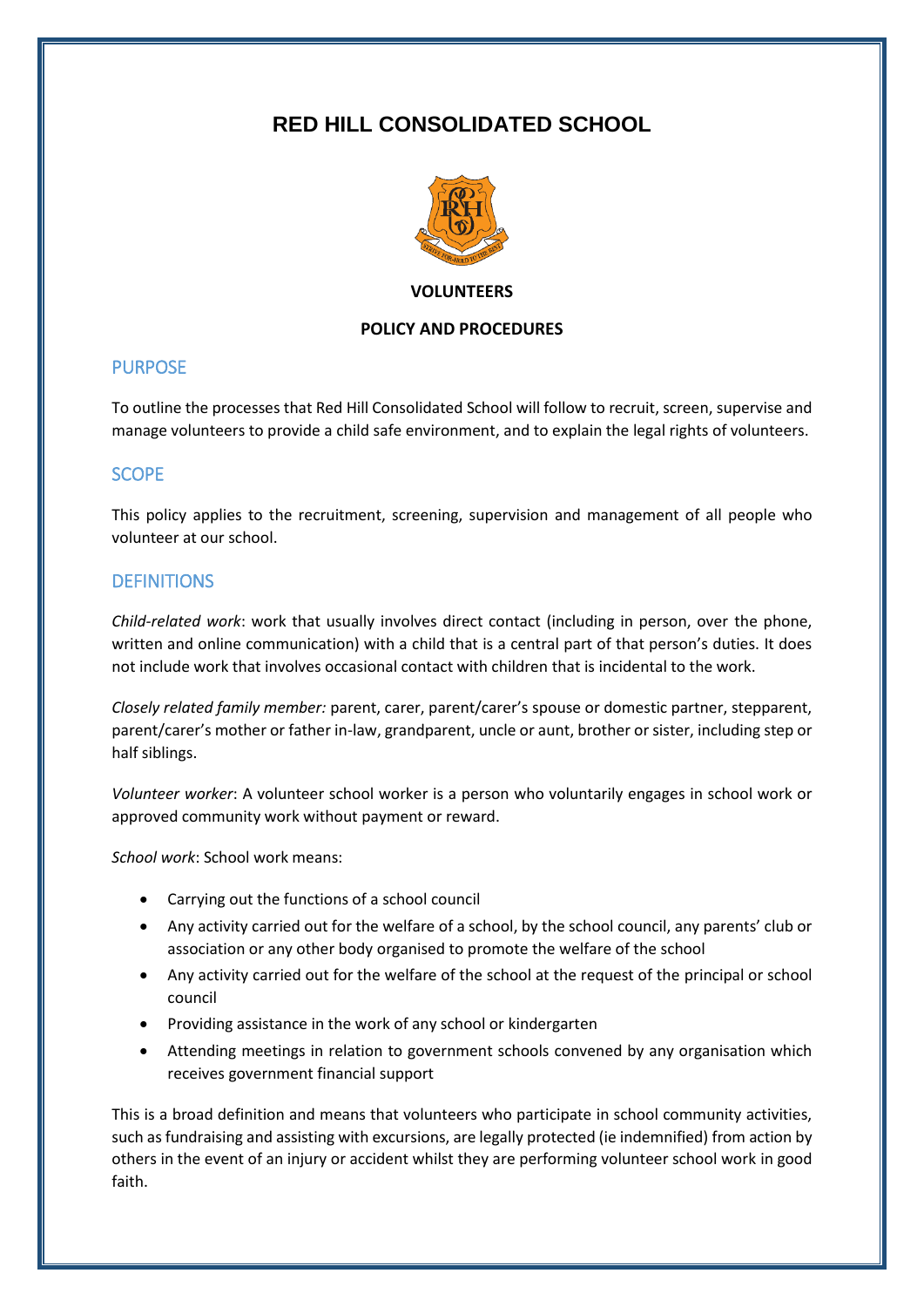# **POLICY**

Red Hill Consolidated School is committed to implementing and following practices which protect the safety and wellbeing of children and our staff and volunteers. Red Hill Consolidated School welcomes and values the support of volunteers in our school and recognises the contributions that volunteers provide to our school community.

The procedures set out below are designed to ensure that Red Hill Consolidated School's volunteers are suitable to work with children and are well-placed to make a positive contribution to our school community.

#### Becoming a volunteer

Members of our school community who would like to volunteer are encouraged to speak to their classroom teacher or administration. From time to time, the school will ask our community for assistance with particular events such as Art Red Hill, swimming lessons, school camps, excursions and other sporting events. The requirements and process for becoming a volunteer will be outlined in our school newsletters.

[Note: You can include general information here about how the school will ask for volunteers when you need assistance for specific events, etc and the process for becoming a volunteer (eg approach a class room teacher, fill out a certain form, etc).]

## Suitability checks including Working with Children Checks

#### *Working with students*

Red Hill Consolidated School values the many volunteers that assist in our classrooms/with sports events/camps/excursions/school concerts/other events and programs. To ensure that we are meeting our legal obligations under the *Working With Children Act 2005* (Vic) and the Child Safe Standards, Red Hill Consolidated School is required to undertake suitability checks which may include a Working With Children Check, proof of identity, work history involving children and/or reference checks.

Considering our legal obligations, and our commitment to ensuring that Red Hill Consolidated School is a child safe environment, we will require volunteers to obtain a WWC Check and produce their valid card to specify who they present their card to an office staff member for verification in the following circumstances:

- **Volunteers who are not parent/family members** of any student at the school are required to have a WWC Check if they are engaged in child-related work regardless of whether they are being supervised.
- **Parent/family volunteers** who are assisting with any classroom or school activities involving direct contact with children in circumstances where the volunteer's child is **not** participating, or does not ordinarily participate in, the activity.
- **Parent/family volunteers** who assist with excursions (including swimming), swimming lessons, camps and similar events, regardless of whether their own child is participating or not.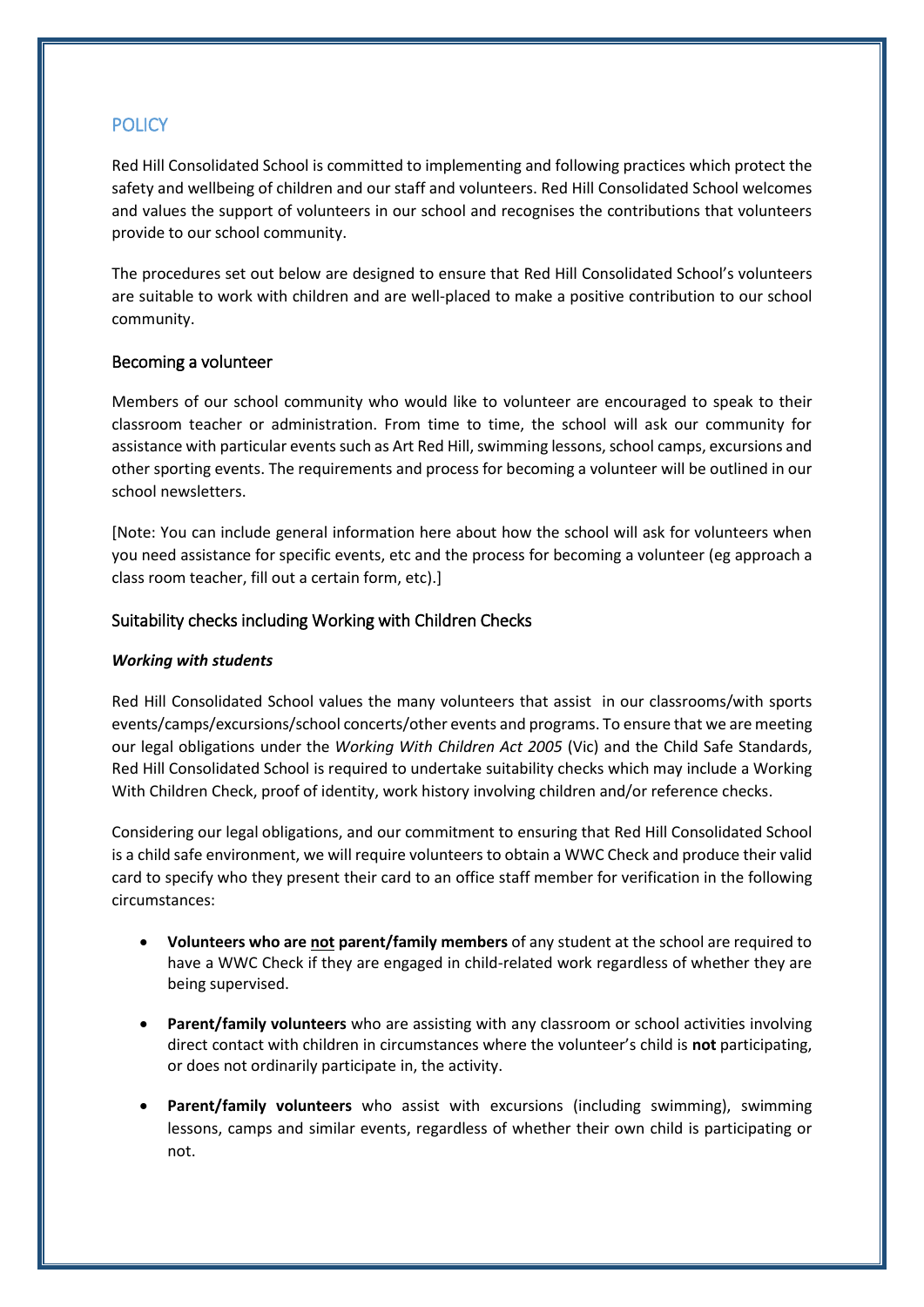- **Parent/family volunteers** who regularly assist in school activities, regardless of whether their own child is participating or not
- **Parent/community School Council members** sitting on School Council with student School Council members, regardless of whether their own child is a student member or not

In addition, depending on the nature of the volunteer work, our school may ask the volunteer to provide other suitability checks at its discretion (for example, references, work history involving children and/or qualifications). Proof of identity may also be required in some circumstances.

#### *Non child-related work*

On some occasions, parents and other members of the school community may volunteer to do work that is not child-related. For example; volunteering on the weekend for gardening, maintenance, working bees, parents and friends club coordination, school council, participating in sub-committees of school council, fete coordination, other fundraising groups that meet in the evenings during which children will not be, or would not reasonably be expected to be, present.

Volunteers for this type of work are not required to have Working with Children or other suitability checks as they are not engaged in child-related work and children are not generally present during these activities. However, Red Hill Consolidated School reserves the right to undertake suitability checks, including proof of identity, Working with Children Checks, at its discretion if considered necessary for any particular activities or circumstances.

#### Management and supervision

Volunteer workers will be expected to comply with any reasonable direction of the principal (or their nominee). This will include the requirement to follow our school's policies, including, but not limited to our Child Safety Policy, our Child Safety Code of Conduct and Statement of Values and School Philosophy. Volunteer workers will also be expected to act consistently with Department of Education and Training policies, to the extent that they apply to volunteer workers, including the Department's policies relating to Equal Opportunity and Anti-Discrimination, Sexual Harassment and Workplace Bullying.

The principal has the discretion to make a decision about the ongoing suitability of a volunteer worker and may determine at any time whether or not a person is suitable to volunteer at Red Hill Consolidated School.

Red Hill Consolidated School will provide any appropriate induction and/or training for all volunteer workers. The principal (or their nominee) will determine what induction and/or training is necessary depending on what type of work the volunteer will be engaged in.

All volunteers will be provided induction in relation to Red Hill Consolidated School's child safety practices, including reporting obligations and procedures. Our school has a Child Safety Reporting Obligations Policy which all staff and volunteers should be aware of.

The principal (or their nominee) will determine what supervision, if any, of volunteers is required for the type of work being performed.